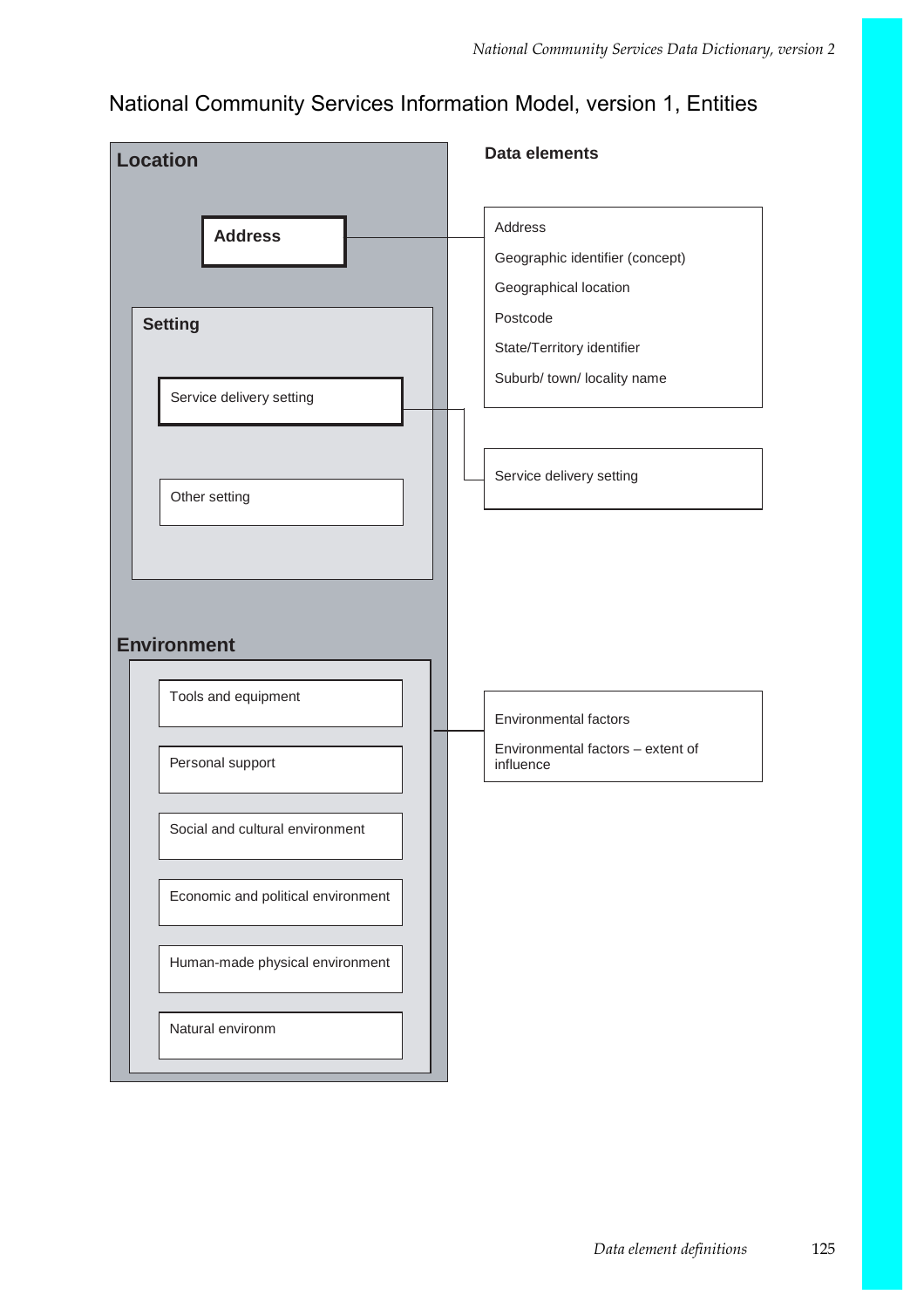## **Address**

| Revised                    | <b>Status</b>  | <b>Effective Date</b> | $ Reg.$ Auth.       | ID No. |
|----------------------------|----------------|-----------------------|---------------------|--------|
|                            | <b>CURRENT</b> | 1/07/2000             | <b>NCSIMG</b>       | 000501 |
| <b>NCSI Model Location</b> |                | Data Class            | <b>Version</b>      |        |
| Location/address           |                |                       | Socio-demographic 2 |        |

## **Identifying and definitional attributes**

| Data element type: | <b>COMPOSITE DATA ELEMENT</b>                                                                                                                                                                                                                                                                                                                                                                                                                                                                                                       |
|--------------------|-------------------------------------------------------------------------------------------------------------------------------------------------------------------------------------------------------------------------------------------------------------------------------------------------------------------------------------------------------------------------------------------------------------------------------------------------------------------------------------------------------------------------------------|
| Definition:        | A set of descriptors identifying the geographic location of a person, organisation,<br>object or place.                                                                                                                                                                                                                                                                                                                                                                                                                             |
| Context:           | Required for primary collection to facilitate contact with the client, person or<br>service provider.                                                                                                                                                                                                                                                                                                                                                                                                                               |
|                    | May also be used to map to the ABS Australian Standard Geographical<br>Classifications (ASGC) using the National Localities Index (also produced by the<br>ABS). This information can then be used to compare aggregate data to other<br>information of an SLA basis for example. Similarly postcode can be obtained from<br>Address for comparison with other information available on a postcode basis.<br>المستحدث والمستحيل والمستحدث والمستحدث والمستحدث والمستحدث والمستحدث والمستحدث والمستحدث والمستحدث والمستحدث والمستحدث |

See Information Annex 4.3 for details regarding Geographical indicators.

| Datatype:      |               |                   | Representational form:                                                                                                                                                                                                                                      |
|----------------|---------------|-------------------|-------------------------------------------------------------------------------------------------------------------------------------------------------------------------------------------------------------------------------------------------------------|
| Field size:    | Min.          | Max.              | Representational layout:                                                                                                                                                                                                                                    |
| Data domain:   |               | Concatenation of: |                                                                                                                                                                                                                                                             |
|                | Unit number   |                   |                                                                                                                                                                                                                                                             |
|                | Number        |                   |                                                                                                                                                                                                                                                             |
|                | <b>Street</b> |                   |                                                                                                                                                                                                                                                             |
|                | City/town     |                   |                                                                                                                                                                                                                                                             |
|                |               | State/Territory   |                                                                                                                                                                                                                                                             |
|                | Postcode      |                   |                                                                                                                                                                                                                                                             |
|                | Country       |                   |                                                                                                                                                                                                                                                             |
| Guide for use: |               |                   | Multiple addresses may be held. Each address must be attributed to either one<br>'Party' or to one 'Party in a role' or to one 'Actual setting'.                                                                                                            |
|                |               | it from another.  | Unit number: Also known as flat number, and floor/level type and number, this<br>is specification of the type of a separately identifiable portion within a building/<br>complex or marina with it's associated number or identifier to clearly distinguish |
|                |               | number (RMB).     | Number: May refer to a street number where it is the numeric reference of a<br>house or property. Or, it may refer the lot number where a lot number is allocated<br>to an address prior to street numbering. Or, it may refer to a roadside mailbox        |
|                |               |                   | Street: This should include the full street name to identify the street location.                                                                                                                                                                           |
|                |               |                   |                                                                                                                                                                                                                                                             |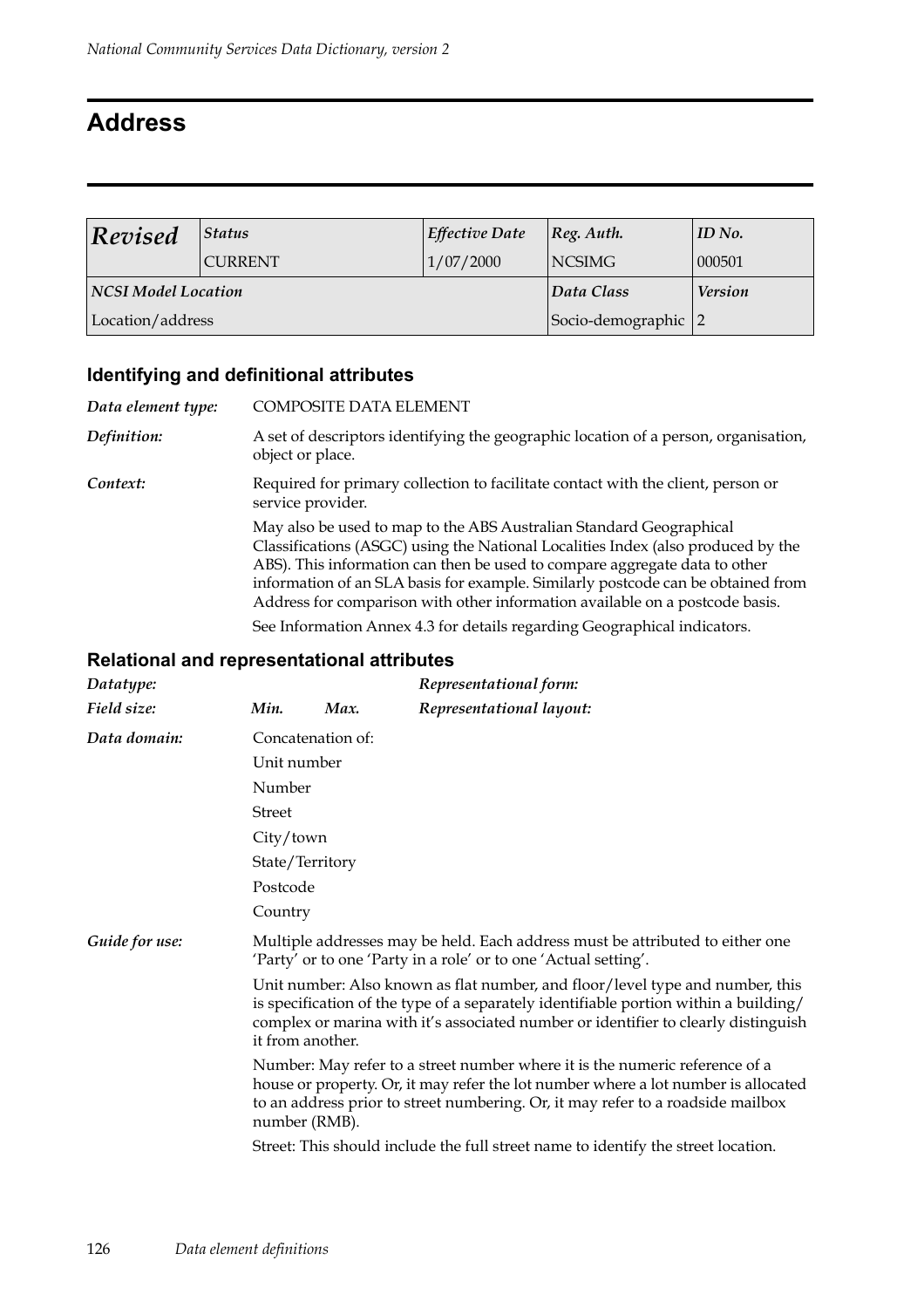# **Address** *(continued)*

#### *Collection methods:*

| Related data: | Supersedes previous data element Address, v. 1.                                       |
|---------------|---------------------------------------------------------------------------------------|
|               | Is related to:                                                                        |
|               | Postcode v.2,<br>Suburb/town/locality name v.1 and<br>State/Territory identifier v.1. |

| Source document:     | Australian Standard: 1999. Interchange of client information. AS 4590. Standards<br>Australia.                                                                                                                                                                                                                                                                                                                                                                                                                                             |
|----------------------|--------------------------------------------------------------------------------------------------------------------------------------------------------------------------------------------------------------------------------------------------------------------------------------------------------------------------------------------------------------------------------------------------------------------------------------------------------------------------------------------------------------------------------------------|
| Source organisation: | Standards Australia                                                                                                                                                                                                                                                                                                                                                                                                                                                                                                                        |
|                      | Australian Institute of Health and Welfare                                                                                                                                                                                                                                                                                                                                                                                                                                                                                                 |
| Comments:            | A complete implementation of Address, including the related data elements, is<br>currently under development in coordination with Standards Australia, ABS,<br>NHDC and the NCSDC.                                                                                                                                                                                                                                                                                                                                                         |
|                      | There are differences in interpretation of what constitutes a person's 'usual'<br>address, if this is required. For example, the Commonwealth State Disability<br>Agreement Minimum Data Set and the National Information Management<br>System for disability employment services specify usual residence as 'residing at<br>this address for at least 4 days of the week'. The ABS Population Census specifies<br>'Usual address' to be an address that the person has been living in or is likely to<br>live in for at least six months. |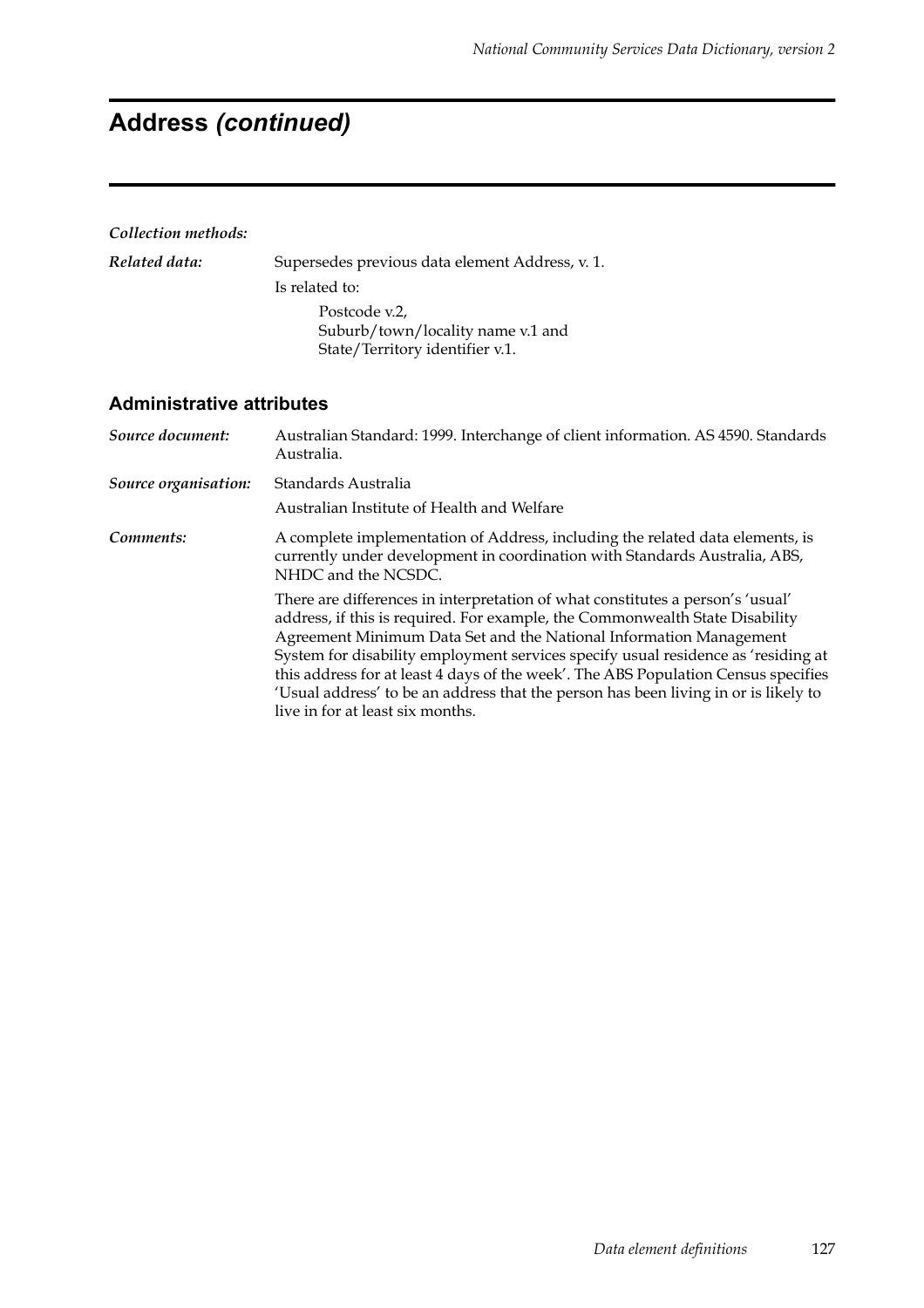## **Geographic identifier**

| New                 | <b>Status</b>  | <b>Effective Date</b> | $ Reg.$ Auth.       | ID No. |
|---------------------|----------------|-----------------------|---------------------|--------|
|                     | <b>CURRENT</b> | 1/07/2000             | <b>NCSIMG</b>       | 000573 |
| NCSI Model Location |                | Data Class            | <b>Version</b>      |        |
| Location/address    |                |                       | Socio-demographic 1 |        |

## **Identifying and definitional attributes**

| Data element type: | DATA CONCEPT                                                                                                                                                                                         |
|--------------------|------------------------------------------------------------------------------------------------------------------------------------------------------------------------------------------------------|
| Definition:        | A classification scheme that divides an area into mutually exclusive sub-areas<br>based on geographic location.                                                                                      |
|                    | Some geographic indicators are:                                                                                                                                                                      |
|                    | Australian Standard Geographical Classification (ASGC) - Australian Bureau of<br>Statistics, Catalogue No. 1216.0                                                                                    |
|                    | Administrative regions                                                                                                                                                                               |
|                    | Electorates                                                                                                                                                                                          |
|                    | Postcode                                                                                                                                                                                             |
|                    | Accessibility/Remoteness Index of Australia (ARIA)                                                                                                                                                   |
|                    | Rural, Remote and Metropolitan Area Classification (RRMA)                                                                                                                                            |
|                    | Country                                                                                                                                                                                              |
|                    | See Information Annex 4.3 on Geographical Indicators                                                                                                                                                 |
| Context:           | To enable the analysis of data on a geographical basis. Facilitates analysis of<br>service provision in relation to demographic and other characteristics of the<br>population of a geographic area. |

### **Relational attributes:**

| Related data: | Address v.2,             |
|---------------|--------------------------|
|               | Postcode v.2, and        |
|               | Geographic location v.2. |

| Source document:     |                                                       |
|----------------------|-------------------------------------------------------|
| Source organisation: | Australian Institute of Health and Welfare            |
| Comments:            | See Information Annex 4.3 on Geographical Indicators. |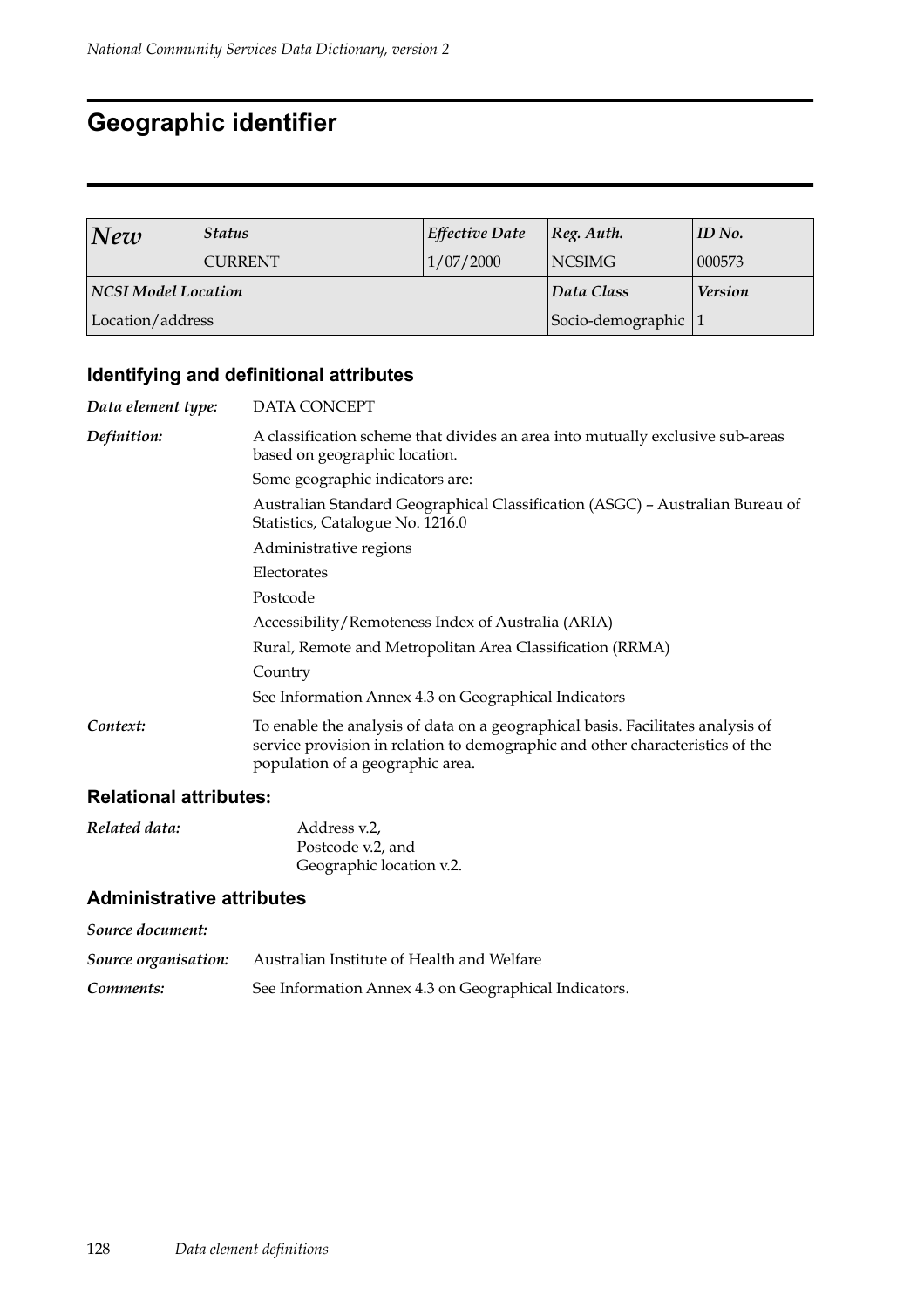# **Geographic location**

| Revised             | <b>Status</b>  | Effective Date | Reg. Author.        | ID No. |
|---------------------|----------------|----------------|---------------------|--------|
|                     | <b>CURRENT</b> | 1/07/2000      | NCSIMG              | 000504 |
| NCSI Model Location |                | Data Class     | <b>Version</b>      |        |
| Location/address    |                |                | Socio-demographic 2 |        |

## **Identifying and definitional attributes**

| Data element type: | DERIVED DATA ELEMENT                                                                                                                                                                                                                                                                                                                                                                                             |  |
|--------------------|------------------------------------------------------------------------------------------------------------------------------------------------------------------------------------------------------------------------------------------------------------------------------------------------------------------------------------------------------------------------------------------------------------------|--|
| Definition:        | The geographical location of a person, organisation, object or place.                                                                                                                                                                                                                                                                                                                                            |  |
| Context:           | This can be used to code the geographic location in which a person resides, and<br>organisation is located etc                                                                                                                                                                                                                                                                                                   |  |
|                    | This is used in analysis of:                                                                                                                                                                                                                                                                                                                                                                                     |  |
|                    | Catchments and geographical patterns of service distribution and utilisation                                                                                                                                                                                                                                                                                                                                     |  |
|                    | Geographical differences in service distribution and utilisation                                                                                                                                                                                                                                                                                                                                                 |  |
|                    | Interstate comparisons of type of services available and used                                                                                                                                                                                                                                                                                                                                                    |  |
|                    | The person or agency's residential address or location is coded according to a<br>standard geographic classification system (ASGC).                                                                                                                                                                                                                                                                              |  |
|                    | See Information Annex 4.3 for further detail regarding ASGC.                                                                                                                                                                                                                                                                                                                                                     |  |
|                    | <b>Relational and representational attributes</b>                                                                                                                                                                                                                                                                                                                                                                |  |
| Datatype:          | Numeric<br>Representational form:<br><b>CODE</b>                                                                                                                                                                                                                                                                                                                                                                 |  |
| Field size:        | Min. 5 Max.<br>Representational layout: NNNNN<br>5                                                                                                                                                                                                                                                                                                                                                               |  |
| Data domain:       | The geographic location is reported using a 5-digit numerical code to indicate the<br>Statistical Local Area (SLA) within the reporting State or Territory, as defined in<br>the Australian Standard Geographical Classification (Australian Bureau of<br>Statistics, catalogue number 1216.0)                                                                                                                   |  |
| Guide for use:     | The most up-to-date edition of the ASGC available for the data collection reference<br>year should be used. Coding to ASGC codes is preferably done using the ABS<br>National Localities Index, to map actual address. In some data collections, a<br>compromise has to be made and the ASGC code derived from suburb and/or<br>postcode only. However, this solution results in some inaccuracy of information. |  |
|                    | The accurate recording of the State or Territory is essential.                                                                                                                                                                                                                                                                                                                                                   |  |
|                    | If the person is not resident in Australia, i.e. lives in another country, or at sea, or<br>has no fixed address, local codes may be used to capture this information.<br>However, for national reporting purposes the item should be coded as follows:                                                                                                                                                          |  |
|                    | State/Territory as $0 = not$ applicable.                                                                                                                                                                                                                                                                                                                                                                         |  |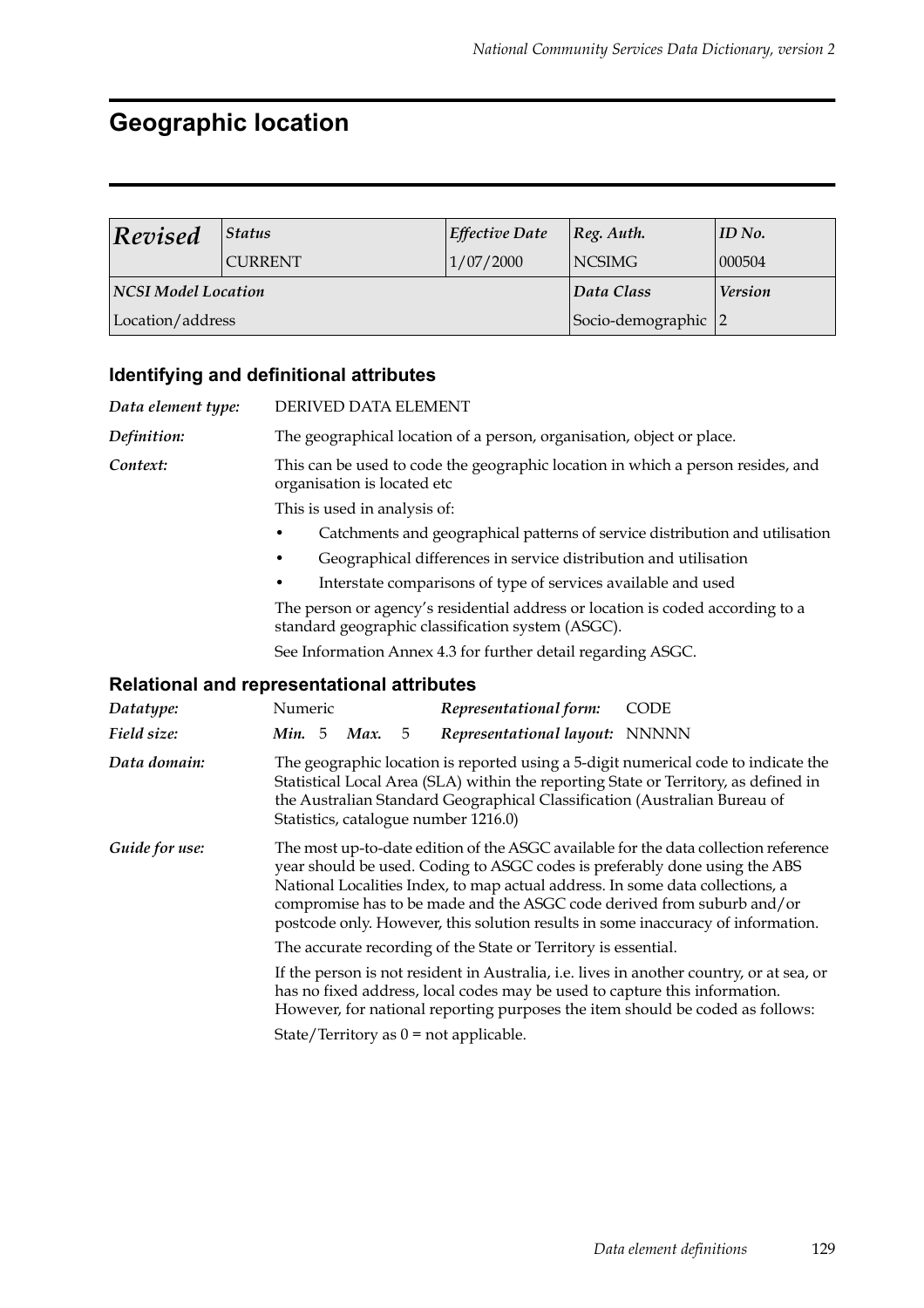# **Geographic location** *(continued)*

| Collection methods: | When collecting a person's 'usual' place of residence, the ABS recommends that<br>usual be defined as: the place where the person has or intends to live for 6 months<br>or more, or the place that the person regards as their main residence, or where the<br>person has no other residence, the place they currently reside |
|---------------------|--------------------------------------------------------------------------------------------------------------------------------------------------------------------------------------------------------------------------------------------------------------------------------------------------------------------------------|
|                     | Apart from collecting a person's usual place of residence there is also a need in<br>some collections to collect area of residence immediately prior to or after<br>assistance is provided, or at some other point in time.                                                                                                    |
|                     | See Information Annex 4.3 for further information.                                                                                                                                                                                                                                                                             |
| Related data:       | Item is derived from Address v.2, or Postcode v.2.                                                                                                                                                                                                                                                                             |
|                     | Supersedes previous data element Area of usual residence, v.1.                                                                                                                                                                                                                                                                 |
|                     | Is related to Geographic identifier v.1.                                                                                                                                                                                                                                                                                       |

| Source document:     | ABS: 1998. Australian Standard Geographical Classification. Catalogue<br>No. 1216.0. Canberra: AGPS. |
|----------------------|------------------------------------------------------------------------------------------------------|
| Source organisation: | Australian Bureau of Statistics                                                                      |
| Comments:            | See Information Annex 4.3                                                                            |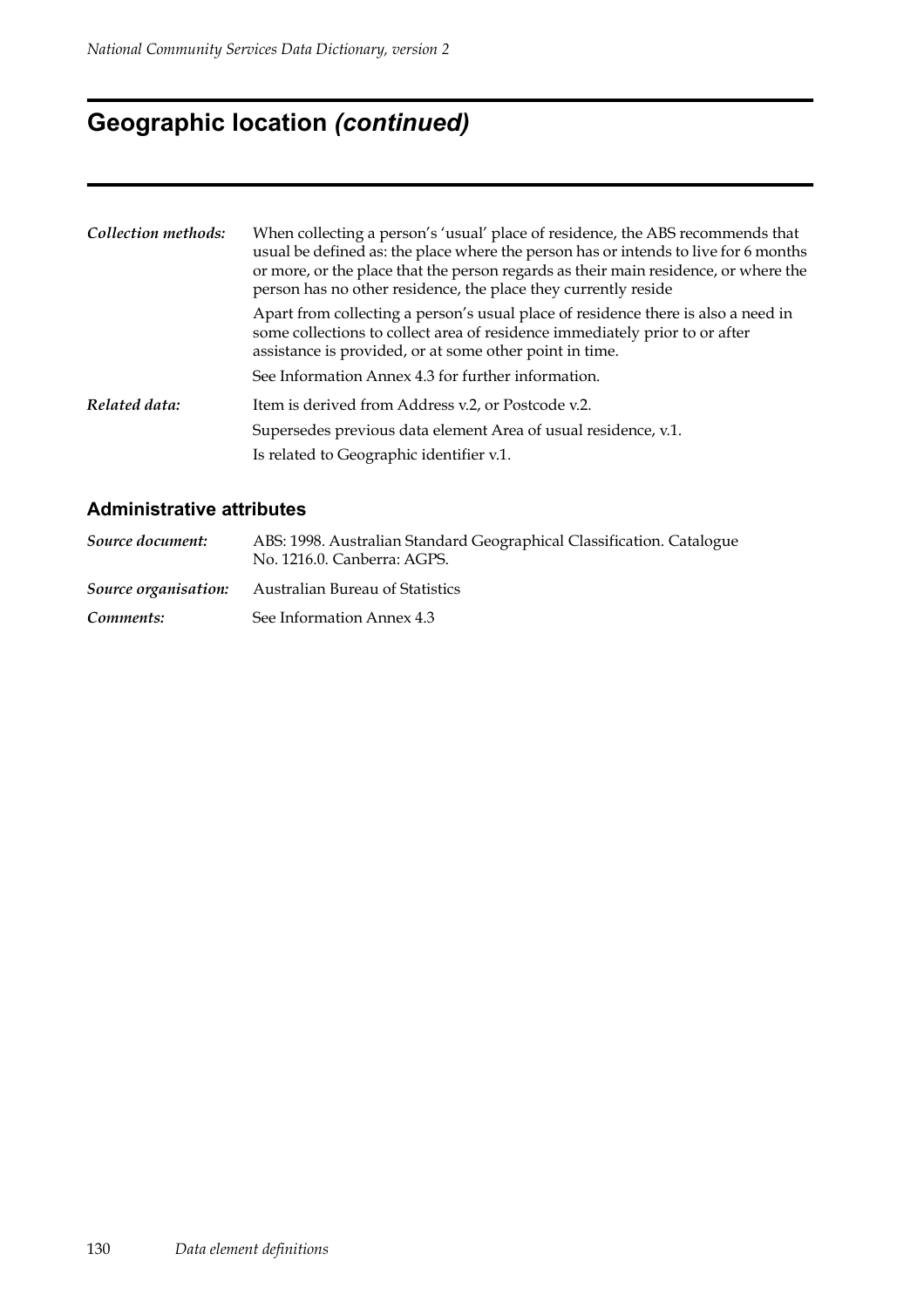## **Postcode**

| $\vert$ Revised            | <b>Status</b>  | <b>Effective Date</b> | [Reg. Author.       | ID No.         |
|----------------------------|----------------|-----------------------|---------------------|----------------|
|                            | <b>CURRENT</b> | 1/07/2000             | <b>NCSIMG</b>       | 000530         |
| <b>NCSI Model Location</b> |                |                       | Data Class          | <b>Version</b> |
| Location/address           |                |                       | Socio-demographic 2 |                |

## **Identifying and definitional attributes**

| Data element type: | <b>DATA ELEMENT</b>                                                                                                                                                                                                                                            |
|--------------------|----------------------------------------------------------------------------------------------------------------------------------------------------------------------------------------------------------------------------------------------------------------|
| Definition:        | Postcode is one of a number of geographic indicators that can be used to<br>determine a location.                                                                                                                                                              |
| Context:           | Postcode can be used as a means of coding a person's area of usual residence or<br>where an agency or organisation is usually located. It can be mapped to ASGC<br>codes using an ABS concordance to determine SLA for example (see Information<br>Annex 4.3). |

## **Relational and representational attributes**

| Datatype:           | Numeric                                                                                                                |  |                                          |   | Representational form:                                                                                                  | <b>CODE</b>                                                                                                                                                             |
|---------------------|------------------------------------------------------------------------------------------------------------------------|--|------------------------------------------|---|-------------------------------------------------------------------------------------------------------------------------|-------------------------------------------------------------------------------------------------------------------------------------------------------------------------|
| Field size:         | <b>Min.</b> 4                                                                                                          |  | Max.                                     | 4 | Representational layout: NNNN                                                                                           |                                                                                                                                                                         |
| Data domain:        |                                                                                                                        |  |                                          |   | Valid Australia Post postal code.                                                                                       |                                                                                                                                                                         |
| Guide for use:      | The postcode book is updated more than once annually as postcodes are a<br>dynamic entity and are constantly changing. |  |                                          |   |                                                                                                                         |                                                                                                                                                                         |
| Collection methods: |                                                                                                                        |  |                                          |   | May be collected as part of Address or separately. Postal addresses may be<br>for accurate coding of SLA in many cases. | different from where a person actually resides, or a service is actually located. As<br>many postcodes have more than one SLA, postcode alone is not a sufficient basis |
| Related data:       |                                                                                                                        |  |                                          |   | Supersedes previous data element Postcode v.1.                                                                          |                                                                                                                                                                         |
|                     | Used in conjunction with the data elements:                                                                            |  |                                          |   |                                                                                                                         |                                                                                                                                                                         |
|                     |                                                                                                                        |  | Geographic location v.2,<br>Address v.2. |   |                                                                                                                         |                                                                                                                                                                         |
|                     |                                                                                                                        |  | See Information Annex 4.3.               |   |                                                                                                                         |                                                                                                                                                                         |

| Source document:                           | Australia Post 1996–98. Postal Codes SLA Concordance. Commonwealth of<br>Australia. |
|--------------------------------------------|-------------------------------------------------------------------------------------|
| <b>Source organisation:</b> Australia Post |                                                                                     |
| Comments:                                  | See Information Annex 4.3 for more information.                                     |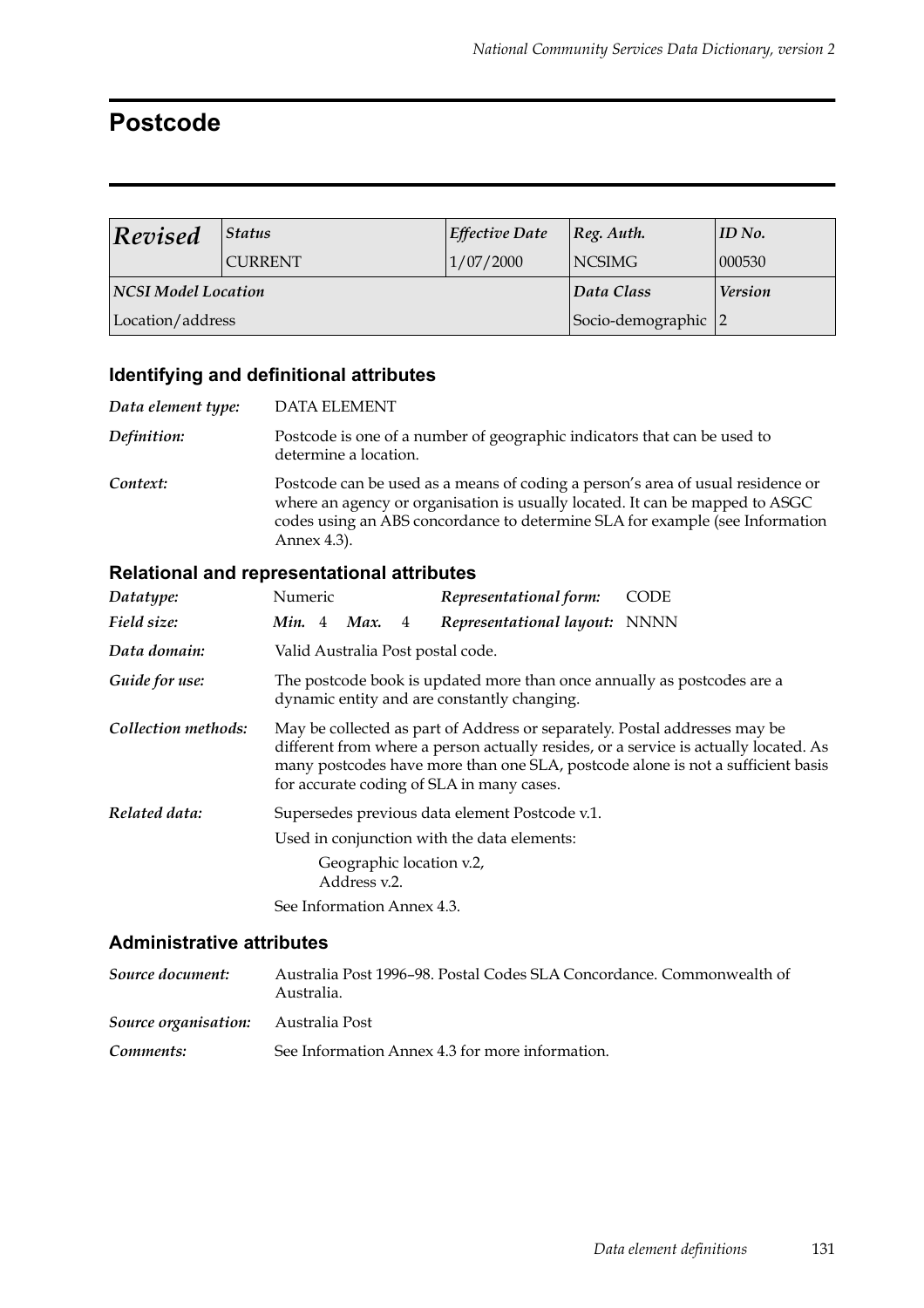## **State/Territory identifier**

| New                 | <b>Status</b>  | <b>Effective Date</b> | $ Reg.$ Auth.     | ID No.         |
|---------------------|----------------|-----------------------|-------------------|----------------|
|                     | <b>CURRENT</b> | 1/07/2000             | <b>NCSIMG</b>     | 000593         |
| NCSI Model Location |                |                       | Data Class        | <b>Version</b> |
| Location/address    |                |                       | Socio-demographic |                |

## **Identifying and definitional attributes**

| Data element type: | DATA ELEMENT                                                                                        |
|--------------------|-----------------------------------------------------------------------------------------------------|
| Definition:        | An identifier of the State or Territory.                                                            |
| Context:           | Geographic indicator:<br>Useful for analysis of the distribution of clients, agencies and services. |

### **Relational and representational attributes**

| Datatype:           | Numeric                                                                    |                                                                                                                                                                                                                                                                                                                         |                       |   | Representational form:                                                | CODE |  |
|---------------------|----------------------------------------------------------------------------|-------------------------------------------------------------------------------------------------------------------------------------------------------------------------------------------------------------------------------------------------------------------------------------------------------------------------|-----------------------|---|-----------------------------------------------------------------------|------|--|
| Field size:         |                                                                            |                                                                                                                                                                                                                                                                                                                         | Min. 1 Max.           | 1 | Representational layout: N                                            |      |  |
| Data domain:        | 1                                                                          |                                                                                                                                                                                                                                                                                                                         | New South Wales       |   |                                                                       |      |  |
|                     | 2                                                                          |                                                                                                                                                                                                                                                                                                                         | Victoria              |   |                                                                       |      |  |
|                     | 3                                                                          |                                                                                                                                                                                                                                                                                                                         | Queensland            |   |                                                                       |      |  |
|                     | 4                                                                          |                                                                                                                                                                                                                                                                                                                         | South Australia       |   |                                                                       |      |  |
|                     | 5                                                                          |                                                                                                                                                                                                                                                                                                                         | Western Australia     |   |                                                                       |      |  |
|                     | 6                                                                          | Tasmania                                                                                                                                                                                                                                                                                                                |                       |   |                                                                       |      |  |
|                     | 7                                                                          | Northern Territory                                                                                                                                                                                                                                                                                                      |                       |   |                                                                       |      |  |
|                     | 8                                                                          |                                                                                                                                                                                                                                                                                                                         |                       |   | <b>Australian Capital Territory</b>                                   |      |  |
|                     | 9                                                                          |                                                                                                                                                                                                                                                                                                                         | Jervis Bay Territory) |   | Other Territories (i.e. Cocos (Keeling) Islands, Christmas Island and |      |  |
| Guide for use:      |                                                                            | The order presented here is the standard for the ABS. Other organisations<br>(including the AIHW) publish data in State order based on population (i.e. WA<br>before SA and ACT before NT). The order of publication should be based on<br>population size, and the codes should be mappable to the ABS standard above. |                       |   |                                                                       |      |  |
| Collection methods: | See Information Annex 4.3 for information regarding Geographic indicators. |                                                                                                                                                                                                                                                                                                                         |                       |   |                                                                       |      |  |
| Related data:       | Is a composite part of Address v.2.                                        |                                                                                                                                                                                                                                                                                                                         |                       |   |                                                                       |      |  |

#### **Administrative attributes**

| Source document:            | AIHW: 1999. National Health Data Dictionary, version 9. Catalogue No.<br>HWI 24. Canberra: AIHW. |
|-----------------------------|--------------------------------------------------------------------------------------------------|
|                             | ABS: 1998. Australian Standard Geographic. Catalogue No. 1216.0. Canberra:<br>AIHW.              |
| <i>Source organisation:</i> | Australian Institute of Health and Welfare<br><b>Australian Bureau of Statistics</b>             |

#### *Comments:*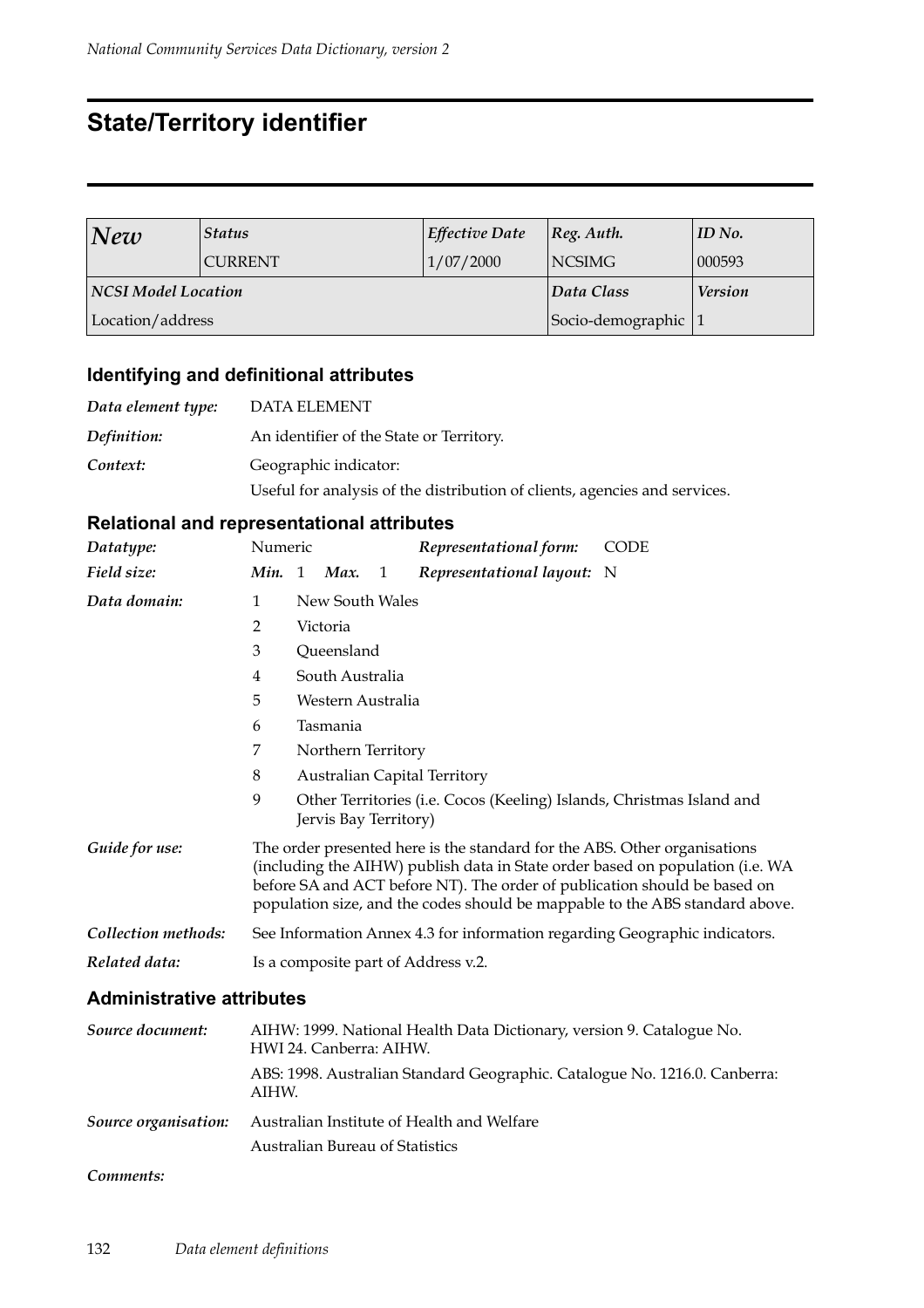## **Suburb/town/locality name**

| New                 | <b>Status</b>  | <b>Effective Date</b> | $ Reg.$ Auth.     | $ID$ No.       |
|---------------------|----------------|-----------------------|-------------------|----------------|
|                     | <b>CURRENT</b> | 1/07/2000             | <b>NCSIMG</b>     | 000595         |
| NCSI Model Location |                |                       | Data Class        | <b>Version</b> |
| Location/address    |                |                       | Socio-demographic |                |

#### **Identifying and definitional attributes**

*Data element type:* DATA ELEMENT

*Definition:* The name of the geographic area in which the person lives.

*Context:* In conjunction with the data element Postcode, the data element Suburb/town/ locality name is included as an alternative means of reporting information about the geographic location of the residence of a client. The preferred standard for reporting this information is by using a statistical local area (SLA) in conjunction with a state/territory code (see Geographic location). However, as some agencies may have difficulty allocating SLA codes to the residential locations of their clients without more computerised assistance than is currently available to them, agencies are given the option of reporting this information by using the lesser standard of Postcode plus Suburb/town/locality name.

| Datatype:      | Alphabetic                                                                                                                                                                                                                                                                                                                                                                                                                                                                                                                                                                                                                                                     | Representational form:         | <b>CODE</b> |  |  |  |  |
|----------------|----------------------------------------------------------------------------------------------------------------------------------------------------------------------------------------------------------------------------------------------------------------------------------------------------------------------------------------------------------------------------------------------------------------------------------------------------------------------------------------------------------------------------------------------------------------------------------------------------------------------------------------------------------------|--------------------------------|-------------|--|--|--|--|
| Field size:    | Min. 1<br>Max. $40$                                                                                                                                                                                                                                                                                                                                                                                                                                                                                                                                                                                                                                            | Representational layout: AAAAA |             |  |  |  |  |
| Data domain:   | The agency should record the name of the suburb or town/city or locality in<br>which the person lives while receiving services from the agency. A Suburb/<br>Town/Locality may be a town, city, suburb or commonly used location name<br>such as a large agricultural property or Aboriginal community. The Australian<br>Bureau of Statistics has suggested that a maximum field length of 40 characters<br>should be sufficient to record the vast majority of locality names.                                                                                                                                                                               |                                |             |  |  |  |  |
| Guide for use: | The reporting of this data element is an alternative for those agencies that are not<br>in a position to report the Statistical Local Area (SLA) of the client's residence.<br>When the agency cannot provide the client's Geographic location in the preferred<br>5-digit standard, the agency can report the geographic location of the client's<br>residence by using the data elements Postcode plus Suburb/town/locality name.<br>If this alternative is chosen by the agency, both the Postcode data element and the<br>Suburb/town/locality name data element should be reported for the client to<br>enable more accurate allocation of SLA centrally. |                                |             |  |  |  |  |
|                | The agency should report the most recent Suburb/town/locality name recorded<br>for the client.                                                                                                                                                                                                                                                                                                                                                                                                                                                                                                                                                                 |                                |             |  |  |  |  |
|                | Information provided by the agency about the client's Suburb/town/locality<br>name will be considered to be at least as recent as the Assessment date reported<br>for the person. This is in line with the request that agencies assess and update the<br>information they have about a person's Suburb/town/locality name.                                                                                                                                                                                                                                                                                                                                    |                                |             |  |  |  |  |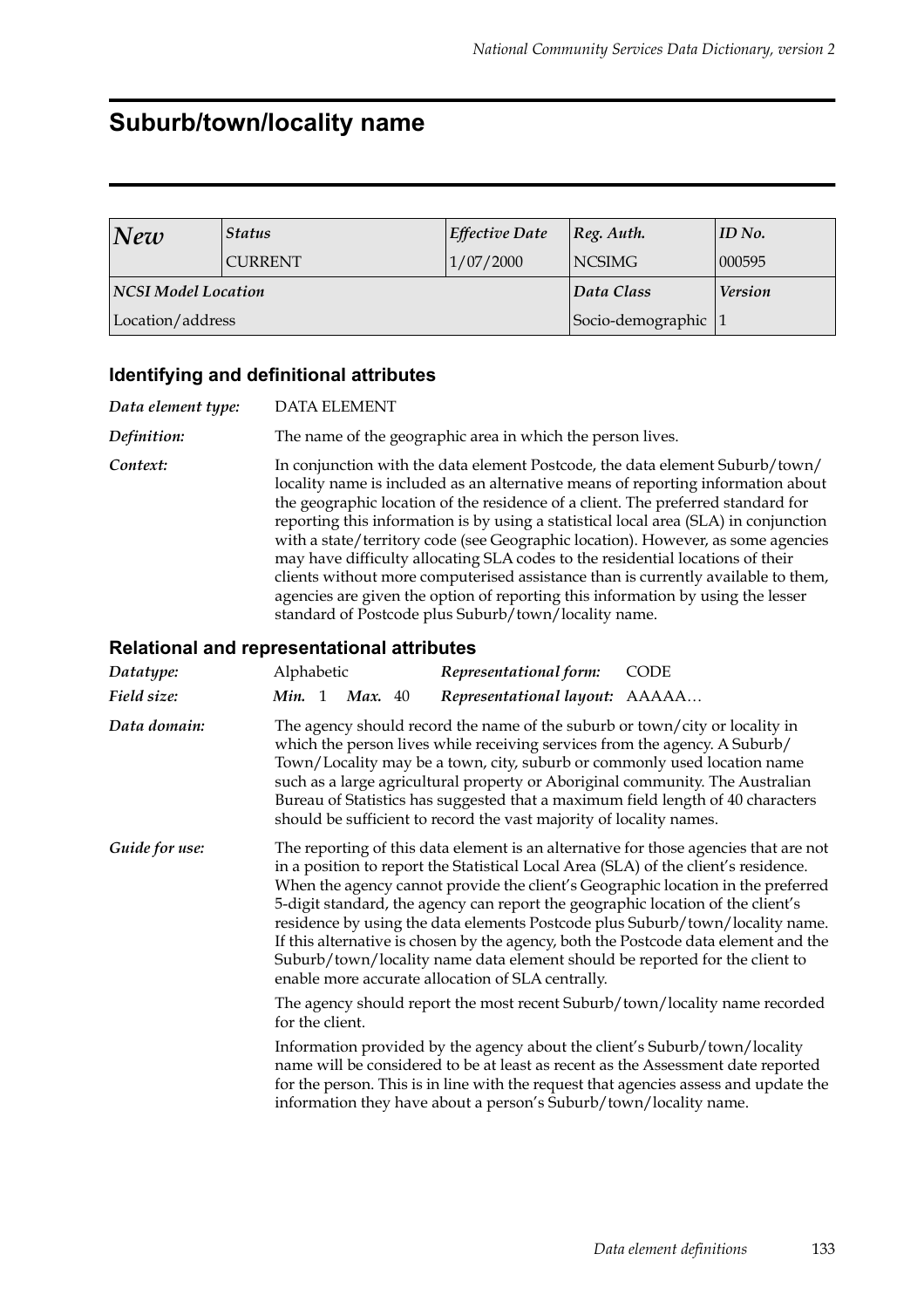# **Suburb/town/locality name** *(continued)*

| Collection methods: | This data element should be recorded for all clients at the beginning of each<br>Service episode. The agency should also assess the currency of this information at<br>subsequent assessments/re-assessments within any given Service episode and<br>should update the agency's record of the client's Suburb/town/locality name if<br>necessary.                                                                                          |
|---------------------|--------------------------------------------------------------------------------------------------------------------------------------------------------------------------------------------------------------------------------------------------------------------------------------------------------------------------------------------------------------------------------------------------------------------------------------------|
|                     | Some agencies may record this information historically so that they can track<br>changes over time. Historical recording refers to the practice of maintaining a<br>record of changes over time where each change is accompanied by the<br>appropriate date. Although this level of system capability is desirable (and may<br>be necessary for future reporting) this level of system capability is not assumed at<br>this point in time. |
| Related data:       | Is used in conjunction with the data element Postcode v.2.                                                                                                                                                                                                                                                                                                                                                                                 |
|                     | Is related to the data element Geographic location v.2.                                                                                                                                                                                                                                                                                                                                                                                    |

#### **Administrative attributes**

| DHFS: 1998. HACC Data Dictionary Version 1.0. Commonwealth of Australia. |
|--------------------------------------------------------------------------|
| <b>Source organisation:</b> Department of Health and Family Services     |
| Australian Institute of Health and Welfare                               |
|                                                                          |

*Comments:*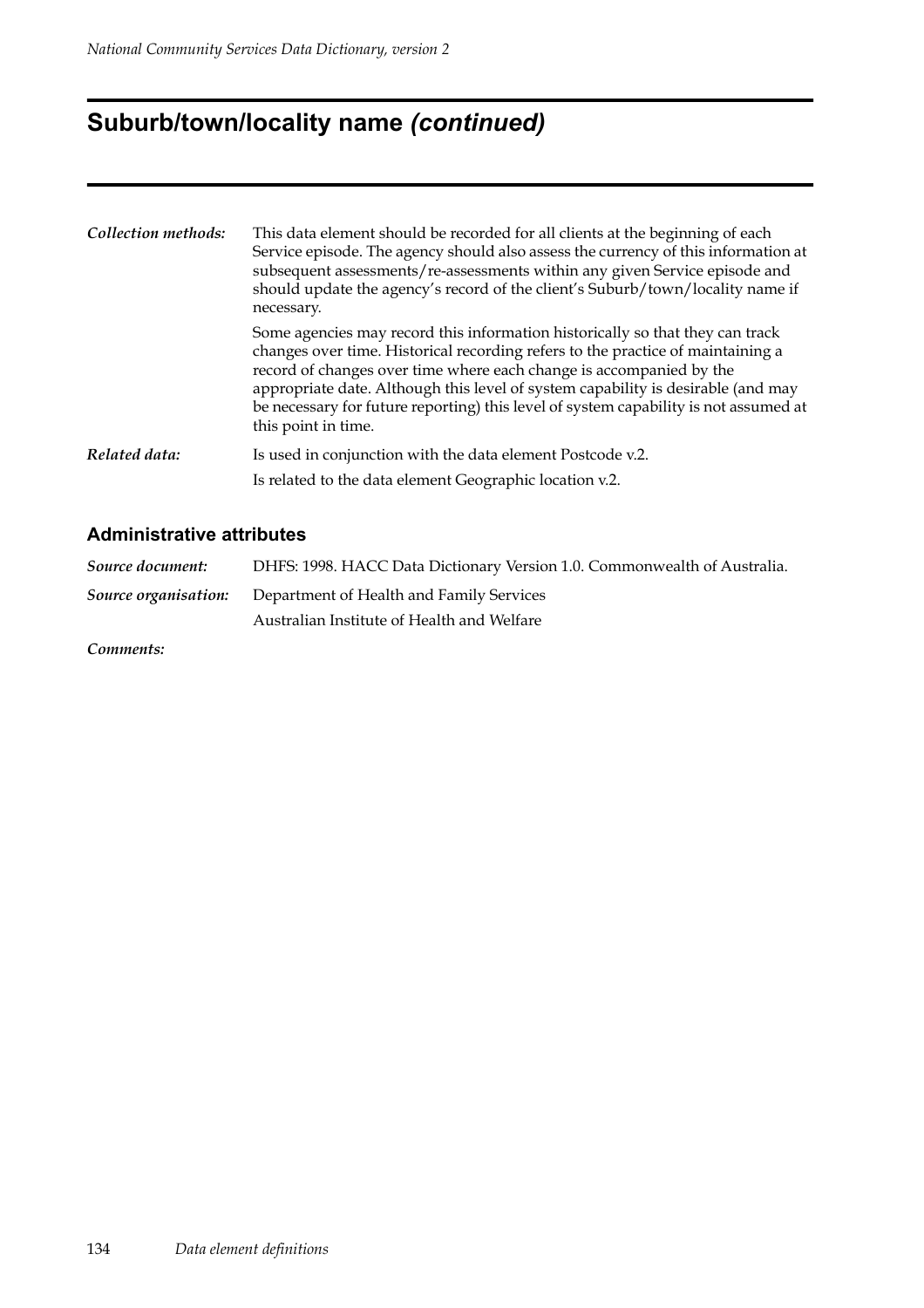# **Service delivery setting**

| Revised<br><b>Status</b><br><b>CURRENT</b> |                                           | <b>Effective Date</b> | $ Reg.$ Auth.  | $ID$ No. |
|--------------------------------------------|-------------------------------------------|-----------------------|----------------|----------|
|                                            |                                           | 1/07/2000             | <b>NCSIMG</b>  | 000539   |
| NCSI Model Location                        |                                           | Data Class            | <b>Version</b> |          |
|                                            | Location/setting/service delivery setting | Cross-Program         |                |          |

## **Identifying and definitional attributes**

| Data element type: | <b>DATA ELEMENT</b>                                                                                                                                                                                                                                                                                                                                                                                                                             |
|--------------------|-------------------------------------------------------------------------------------------------------------------------------------------------------------------------------------------------------------------------------------------------------------------------------------------------------------------------------------------------------------------------------------------------------------------------------------------------|
| Definition:        | The type of physical setting in which a service(s) is actually provided to a client,<br>irrespective of whether or not this is the same as the usual location of the service<br>providing agency.                                                                                                                                                                                                                                               |
| Context:           | This element is used, in conjunction with other data elements about service<br>provision, to obtain a more detailed appraisal of service availability and how<br>services are provided. At the broadest level, this data element should provide a<br>measure of the extent to which services are provided to clients in their own<br>homes, in community settings or centre-based facilities, residential care facilities<br>or other settings. |

| Datatype:           | Numeric |                                   |      |   | Representational form:                                                                                                                                                                                                                                                                                                                                                                                                                                                   | <b>CODE</b>                                                                                                                                                                                                                                                                                                                               |  |
|---------------------|---------|-----------------------------------|------|---|--------------------------------------------------------------------------------------------------------------------------------------------------------------------------------------------------------------------------------------------------------------------------------------------------------------------------------------------------------------------------------------------------------------------------------------------------------------------------|-------------------------------------------------------------------------------------------------------------------------------------------------------------------------------------------------------------------------------------------------------------------------------------------------------------------------------------------|--|
| Field size:         | Min. 1  |                                   | Max. | 1 | Representational layout: N                                                                                                                                                                                                                                                                                                                                                                                                                                               |                                                                                                                                                                                                                                                                                                                                           |  |
| Data domain:        | 1       | Independent living setting        |      |   |                                                                                                                                                                                                                                                                                                                                                                                                                                                                          |                                                                                                                                                                                                                                                                                                                                           |  |
|                     | 2       |                                   |      |   | Supported household or accommodation setting                                                                                                                                                                                                                                                                                                                                                                                                                             |                                                                                                                                                                                                                                                                                                                                           |  |
|                     | 3       | General community setting         |      |   |                                                                                                                                                                                                                                                                                                                                                                                                                                                                          |                                                                                                                                                                                                                                                                                                                                           |  |
|                     | 4       |                                   |      |   | Residential centre-based care setting                                                                                                                                                                                                                                                                                                                                                                                                                                    |                                                                                                                                                                                                                                                                                                                                           |  |
|                     | 5       |                                   |      |   | Non-residential centre-based care setting                                                                                                                                                                                                                                                                                                                                                                                                                                |                                                                                                                                                                                                                                                                                                                                           |  |
|                     | 6       |                                   |      |   | Commercial or industrial setting                                                                                                                                                                                                                                                                                                                                                                                                                                         |                                                                                                                                                                                                                                                                                                                                           |  |
|                     | 7       | Other and unspecified             |      |   |                                                                                                                                                                                                                                                                                                                                                                                                                                                                          |                                                                                                                                                                                                                                                                                                                                           |  |
|                     | 9       | Not stated/inadequately described |      |   |                                                                                                                                                                                                                                                                                                                                                                                                                                                                          |                                                                                                                                                                                                                                                                                                                                           |  |
| Guide for use:      |         |                                   |      |   | community services data collections should be mappable to the community<br>services settings classification in the National Classifications of Community<br>Services (currently Version 1.0, see highest level categories above, but to be<br>revised and updated in 2001). To meet program or service-specific needs, the<br>in the community services settings classification, but they should always be<br>be made to the community services settings classification. | The type of service delivery setting may be recorded for each type of assistance<br>provided, each Service event or, Service episode. Categories used in individual<br>categories used in individual data collections may be more detailed than those<br>mappable to categories in this classification. Where appropriate, revisions will |  |
| Collection methods: |         |                                   |      |   |                                                                                                                                                                                                                                                                                                                                                                                                                                                                          |                                                                                                                                                                                                                                                                                                                                           |  |
| Related data:       |         |                                   |      |   |                                                                                                                                                                                                                                                                                                                                                                                                                                                                          |                                                                                                                                                                                                                                                                                                                                           |  |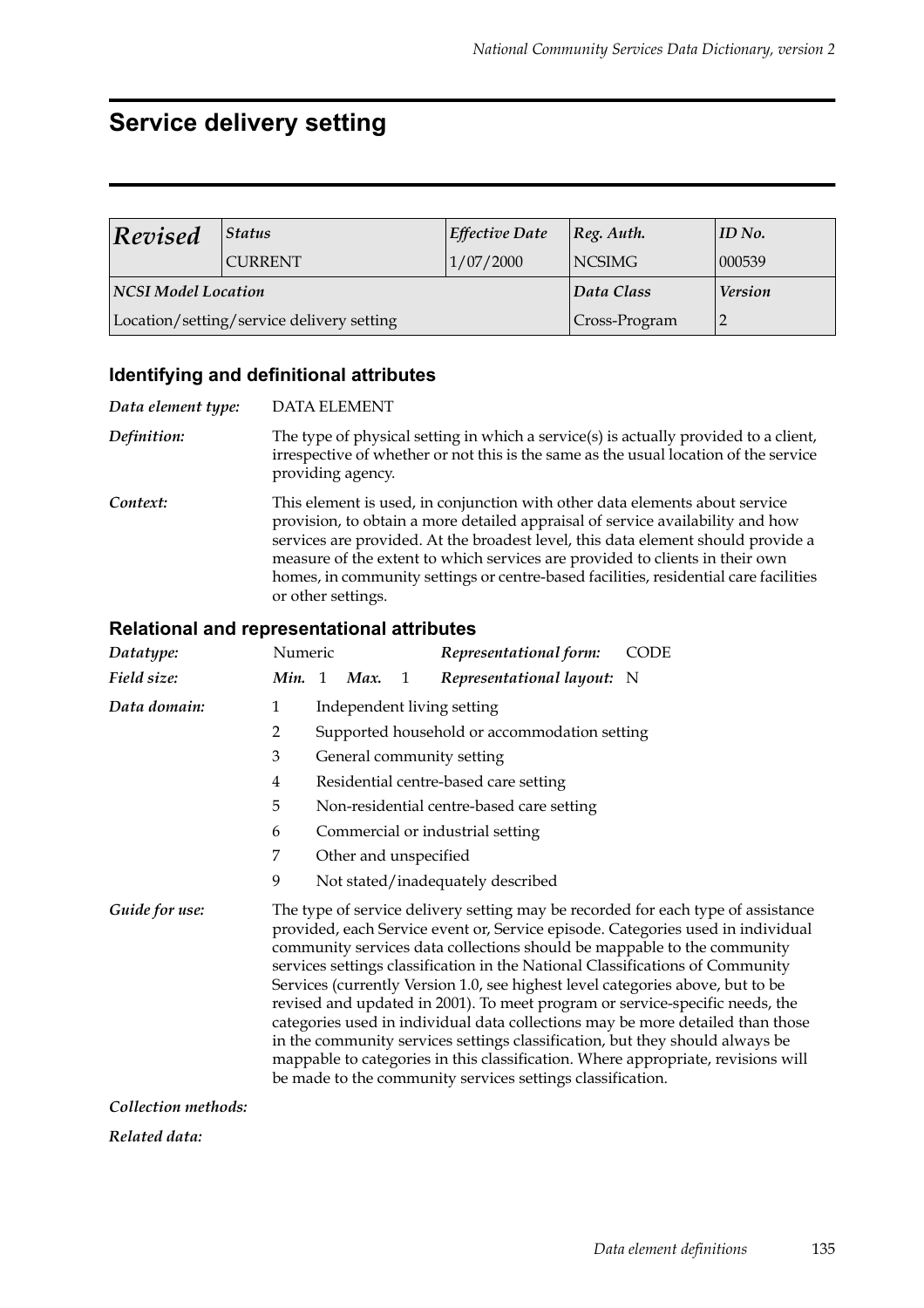# **Service delivery setting** *(continued)*

| Source document: | AIHW: 1997. National Classifications of Community Services, Version 1.0.<br>Category No. HWI 7. Canberra: AIHW. |
|------------------|-----------------------------------------------------------------------------------------------------------------|
|                  | <b>Source organisation:</b> Australian Institute of Health and Welfare                                          |
| Comments:        |                                                                                                                 |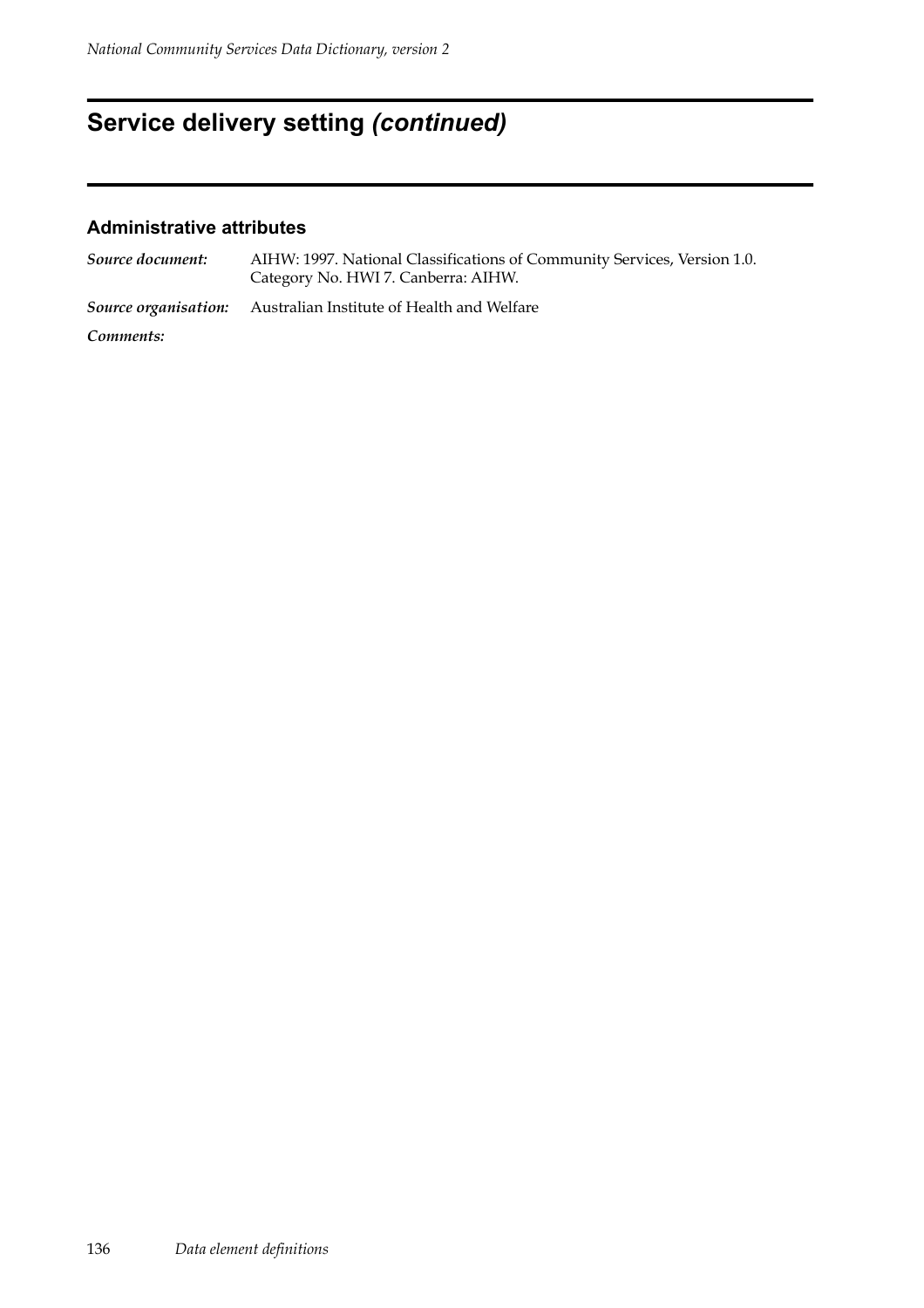## **Environmental factors**

| New                        | <b>Status</b>           | <b>Effective Date</b> | $\vert$ Reg. Auth. | $ID$ No. |
|----------------------------|-------------------------|-----------------------|--------------------|----------|
|                            | TRIAL (WHO field trial) | 1/07/2000             | <b>NCSIMG</b>      | 000565   |
| <b>NCSI Model Location</b> |                         | Data Class            | <b>Version</b>     |          |
| Environment/general        |                         | Program Specific      |                    |          |

### **Identifying and definitional attributes**

| Data element type: | <b>DATA ELEMENT</b>                                                                                                                                                                                                                                                                                                                                                                                                                         |  |  |  |  |
|--------------------|---------------------------------------------------------------------------------------------------------------------------------------------------------------------------------------------------------------------------------------------------------------------------------------------------------------------------------------------------------------------------------------------------------------------------------------------|--|--|--|--|
| Definition:        | The type of environmental factor, external to individuals, which can have a<br>positive or negative influence on a person's participation as a member of society,<br>on performance of activities, or on a person's body function or structure.<br>Environmental factors make up the physical, social and attitudinal environment<br>in which people live and conduct their lives.                                                          |  |  |  |  |
| Context:           | This data element, in conjunction with 'Environmental factors – extent of<br>influence', may be used in health and community services data collections to<br>record the environmental factors facilitate or inhibit optimum functioning at the<br>body, person and societal levels. Identification of environmental factors may<br>assist in determining appropriate interventions to support the person to achieve<br>optimum functioning. |  |  |  |  |
|                    | The 'Environmental factors' data element is critical to understanding the concept<br>Disability.                                                                                                                                                                                                                                                                                                                                            |  |  |  |  |

| Datatype:    | Numeric        |                                                                                                                                                                                                                                                                                                                                                                                                                     |                                                                                                                                                                                                                                                          |   | Representational form:          | <b>CODE</b> |  |
|--------------|----------------|---------------------------------------------------------------------------------------------------------------------------------------------------------------------------------------------------------------------------------------------------------------------------------------------------------------------------------------------------------------------------------------------------------------------|----------------------------------------------------------------------------------------------------------------------------------------------------------------------------------------------------------------------------------------------------------|---|---------------------------------|-------------|--|
| Field size:  | Min. 1         |                                                                                                                                                                                                                                                                                                                                                                                                                     | Max.                                                                                                                                                                                                                                                     | 6 | Representational layout: NNNNNN |             |  |
| Data domain: | $\mathbf{1}$   | Products and technology (includes, for example, products for personal<br>consumption, such as food, assets, products for personal use in daily life,<br>communication, personal mobility transportation, education and products<br>for culture and religion).                                                                                                                                                       |                                                                                                                                                                                                                                                          |   |                                 |             |  |
|              | $\overline{2}$ |                                                                                                                                                                                                                                                                                                                                                                                                                     | Natural environment (includes, for example, physical geography, flora<br>and fauna, climate, natural events, light, time-related changes, sound,<br>vibration and air quality).                                                                          |   |                                 |             |  |
|              | 3              | Support and relationships (includes, for example, immediate family,<br>extended family, family care giver, friends, acquaintances, people in<br>positions of authority, people in subordinate positions, personal care<br>providers and personal assistants, strangers and domesticated animals).                                                                                                                   |                                                                                                                                                                                                                                                          |   |                                 |             |  |
|              | 4              |                                                                                                                                                                                                                                                                                                                                                                                                                     | Attitudes, values and beliefs (includes, for example, individual and<br>societal attitudes, values and beliefs, social norms and conventions such as<br>moral, aesthetic, cultural, political, and attitudes to religious practice and<br>human rights). |   |                                 |             |  |
|              | 5              | Services (includes, for example, services for the production of consumer<br>goods, architecture, building and construction services, open space<br>planning services, housing, utilities and communication, transportation,<br>civil protection, legal, media, and services aimed at delivering<br>interventions to individuals for their physical, psychological and social<br>well-being, such as food services). |                                                                                                                                                                                                                                                          |   |                                 |             |  |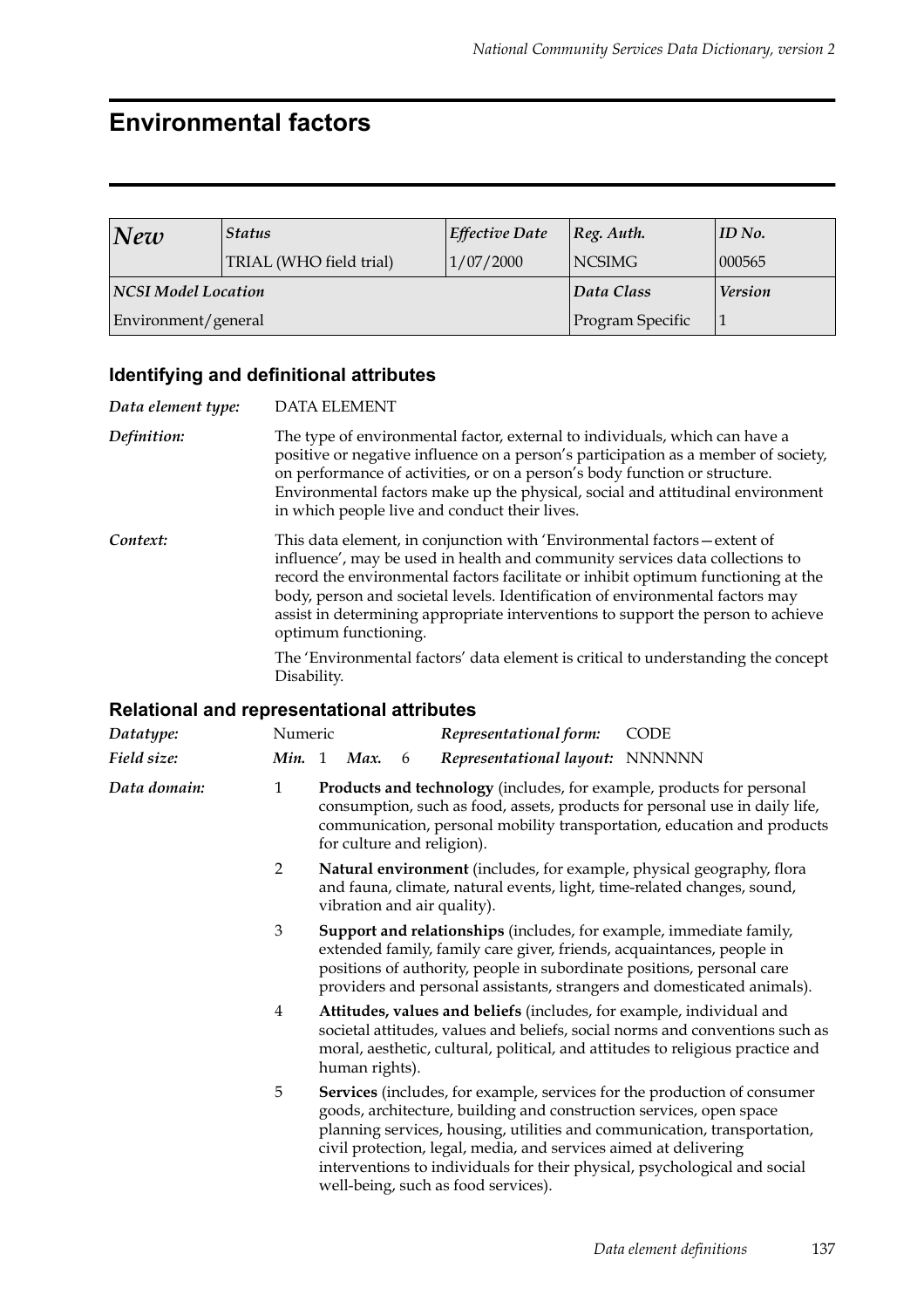# **Environmental factors** *(continued)*

| Data domain<br>(continued): | Systems and policies (includes, for example, media, legal, social security,<br>6<br>health, education and training, labour and employment and political<br>systems and policies).                                                                                                                                                                                                                                                    |  |  |  |  |  |
|-----------------------------|--------------------------------------------------------------------------------------------------------------------------------------------------------------------------------------------------------------------------------------------------------------------------------------------------------------------------------------------------------------------------------------------------------------------------------------|--|--|--|--|--|
| Guide for use:              | Environmental factors are classified in the World Health Organisation (WHO) 1999.<br>ICIDH-2 Beta-2 draft, Full Version. Geneva: World Health Organisation.1999. Refer<br>to the Information Annexe - Disability for further details.                                                                                                                                                                                                |  |  |  |  |  |
|                             | Where multiple environmental factors are recorded, the following priority system<br>may be useful.                                                                                                                                                                                                                                                                                                                                   |  |  |  |  |  |
|                             | The first recorded type of environmental factor is the one having the<br>greatest impact on the individual.                                                                                                                                                                                                                                                                                                                          |  |  |  |  |  |
|                             | Second and subsequent recorded environmental factors are also of<br>٠<br>relevance to the individual.                                                                                                                                                                                                                                                                                                                                |  |  |  |  |  |
|                             | Up to six responses may be recorded.                                                                                                                                                                                                                                                                                                                                                                                                 |  |  |  |  |  |
| Collection methods:         | The environmental factors classification is a neutral list of environmental factors.<br>It can be used to denote environmental facilitators or barriers by also recording<br>'Environmental factors-extent of influence'.                                                                                                                                                                                                            |  |  |  |  |  |
|                             | There are numerous possible methods for collecting environmental factors. A<br>decision could be made to collect information about every environmental factor<br>and select only those factors of particular relevance (e.g. media systems and<br>policies in relation to hearing services). Or limit to a number of factors and<br>prioritise the areas according to specified criteria; or even limit to one factor per<br>person. |  |  |  |  |  |
|                             | Where multiple environmental factors are recorded, the priority system in the<br>Guide for use may be useful.                                                                                                                                                                                                                                                                                                                        |  |  |  |  |  |
| Related data:               | An explanation of the disability data elements and their interrelationship is<br>contained in the Information annex, 4.4 Disability.                                                                                                                                                                                                                                                                                                 |  |  |  |  |  |
|                             | Is related to the data concept, Disability v.1.                                                                                                                                                                                                                                                                                                                                                                                      |  |  |  |  |  |
|                             | May be used in conjunction with the data element Environmental factors - extent<br>of influence v.1.                                                                                                                                                                                                                                                                                                                                 |  |  |  |  |  |
|                             | Is related to the data elements:                                                                                                                                                                                                                                                                                                                                                                                                     |  |  |  |  |  |
|                             | Body structures v.1,<br>Body functions v.1,<br>Impairment extent v.1,<br>Activity areas v.1,<br>Activity – level of difficulty v.1,<br>Assistance with activity v.1,<br>Participation areas v.1,<br>Participation extent v.1,<br>Participation - satisfaction level v.1,<br>Disability grouping - Australian national v.1,<br>Disability grouping - International v.1.                                                               |  |  |  |  |  |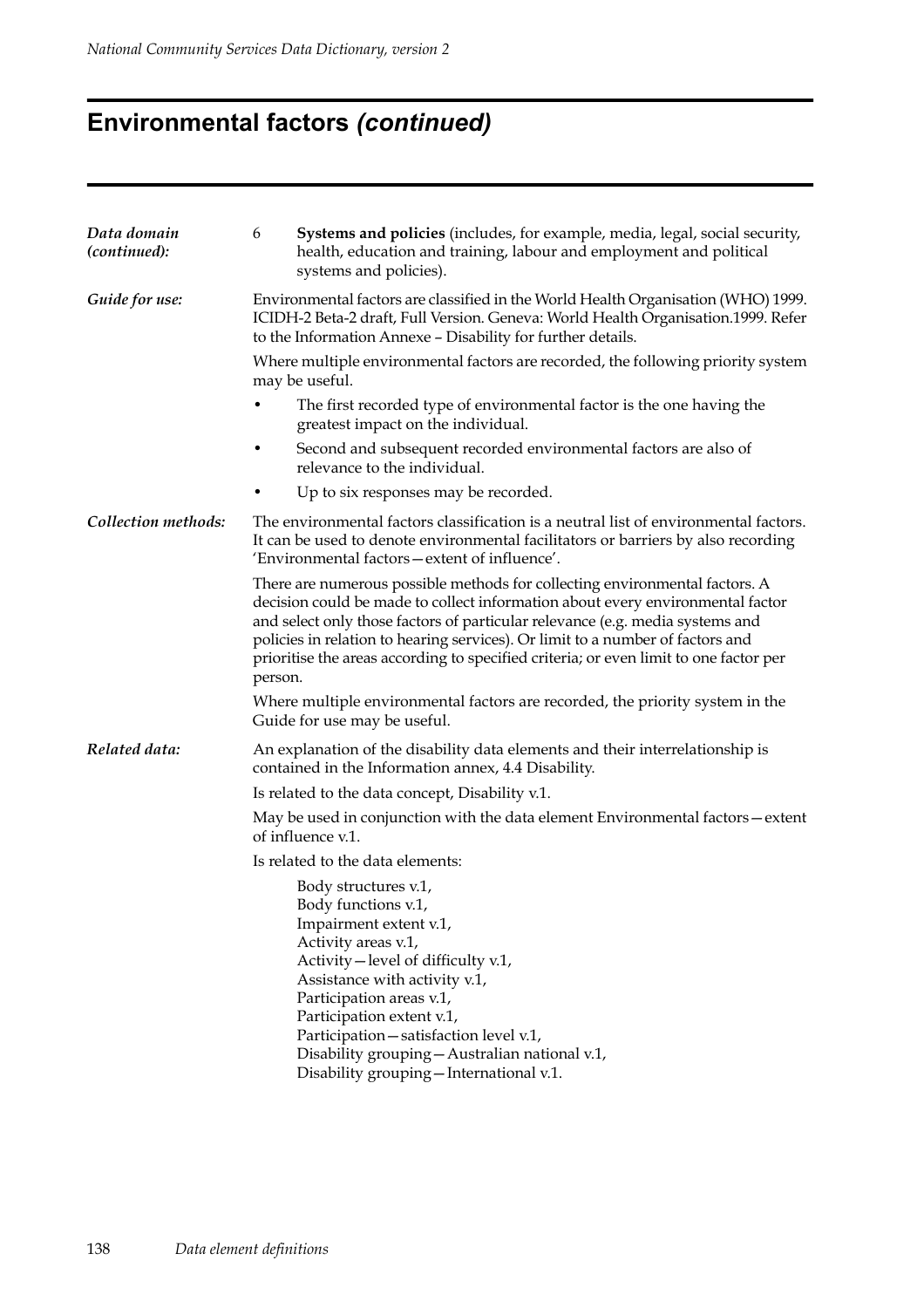# **Environmental factors** *(continued)*

| Source document:     | WHO: 1999. ICIDH-2: International Classification of Functioning and Disability.<br>Beta-2 draft, Full Version. Geneva: World Health Organisation.                                                                                                                                                                                                                                                                                                                                                          |
|----------------------|------------------------------------------------------------------------------------------------------------------------------------------------------------------------------------------------------------------------------------------------------------------------------------------------------------------------------------------------------------------------------------------------------------------------------------------------------------------------------------------------------------|
| Source organisation: | World Health Organisation                                                                                                                                                                                                                                                                                                                                                                                                                                                                                  |
| Comments:            | Disability is a multi-dimensional and complex concept, which has been described<br>in three dimensions (WHO, 1999): Body structures and functions/impairments,<br>Activity/activity limitation and Participation/participation restriction.<br>Environmental factors interact with all dimensions of functioning and disability.<br>All disability is associated with a health condition, disease or injury.                                                                                               |
|                      | The data elements relating to disability are based on the draft ICIDH-2, Beta-2,<br>1999, as the best available conceptualisation suitable to the purpose. The Beta-2<br>draft is subject to systematic field trials and further consultation until 2001. Use of<br>the ICIDH-2 has not been endorsed by WHO Member States. Endorsement by the<br>World Health Assembly is scheduled to be sought in 2001. Further information on<br>the ICIDH-2 can be found on the WHO website: http://www.who.ch/icidh. |
|                      | For further information on disability see the Information Annexe - Disability                                                                                                                                                                                                                                                                                                                                                                                                                              |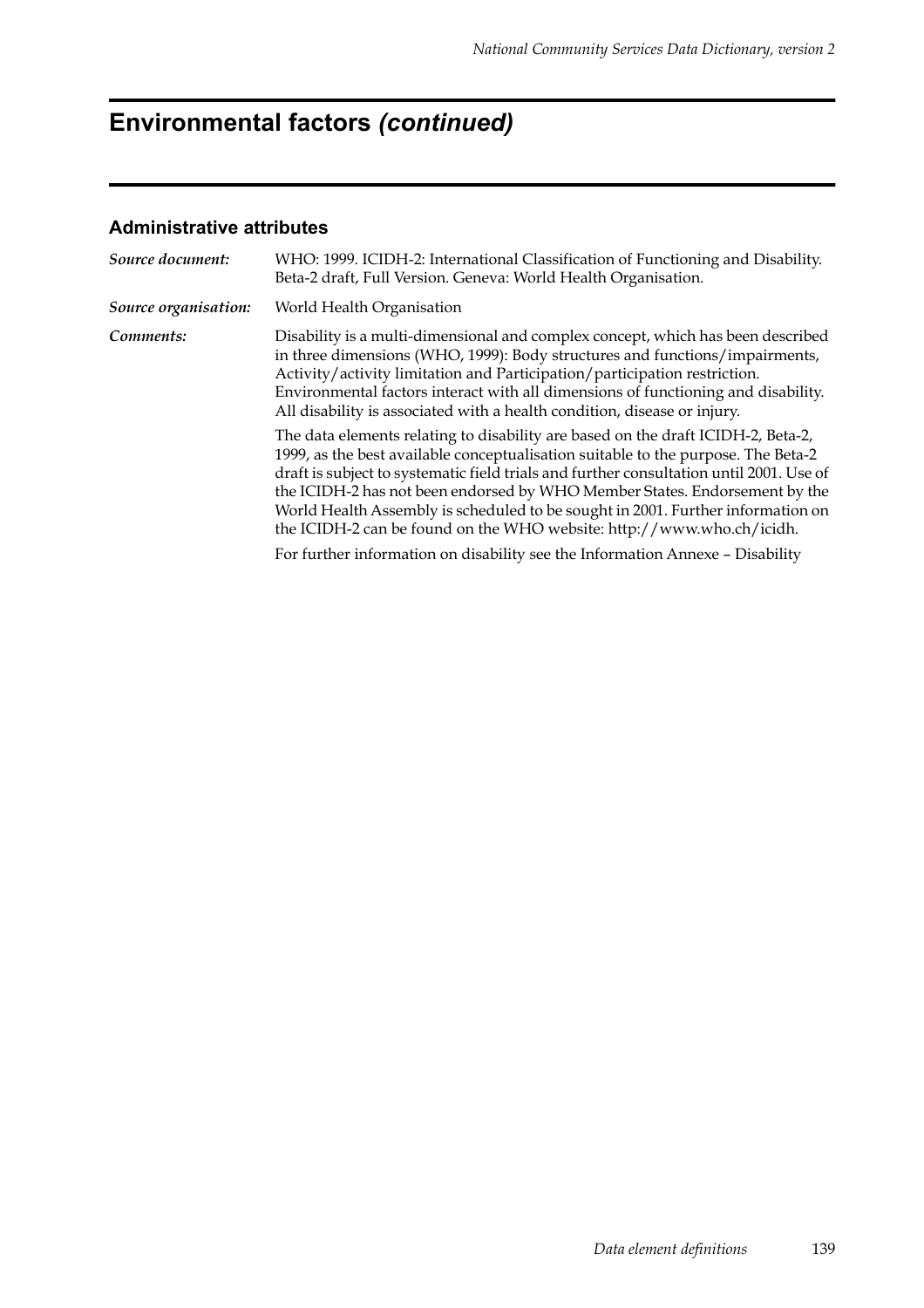## **Environmental factors – extent of influence**

| New                        | Status                  | <b>Effective Date</b> | $ Reg.$ Auth.  | ID No. |
|----------------------------|-------------------------|-----------------------|----------------|--------|
|                            | TRIAL (WHO field trial) | 1/07/2000             | <b>NCSIMG</b>  | 000567 |
| <b>NCSI Model Location</b> |                         | Data Class            | <b>Version</b> |        |
| Environment/general        |                         | Cross-Program         |                |        |

## **Identifying and definitional attributes**

| Data element type: | <b>DATA ELEMENT</b>                                                                                                                                                                                                                                                                                                                                                                                                                                                                                                                                                                                                                                                                                                                                                                                                            |
|--------------------|--------------------------------------------------------------------------------------------------------------------------------------------------------------------------------------------------------------------------------------------------------------------------------------------------------------------------------------------------------------------------------------------------------------------------------------------------------------------------------------------------------------------------------------------------------------------------------------------------------------------------------------------------------------------------------------------------------------------------------------------------------------------------------------------------------------------------------|
| Definition:        | The extent to which specified environmental factors influence the body function<br>or structure, the activity or participation of a person. The influence may be<br>positive, increasing the level of functioning (a facilitator), or negative,<br>decreasing the level of functioning (a barrier).                                                                                                                                                                                                                                                                                                                                                                                                                                                                                                                            |
| Context:           | Environmental factors make up the physical, social and attitudinal environment<br>in which people conduct their lives. The factors are external to individuals and<br>can have a positive or negative influence on the individual's participation as a<br>member of society, on performance of activities of the individual or on the<br>individual's body function or structure. Identifying whether, and by how much,<br>environmental factors are influencing an individual's level of functioning, and<br>whether the influence is as a facilitator or barrier, may indicate the sorts of<br>interventions that will optimise the individual's functioning. This information<br>may be for policy development, service provision, or advocacy purposes.<br>Preventative strategies could be indicated by this information. |

| Datatype:      | Numeric                                                                                                                                                                                                                                            |                       |                |   | Representational form:            | CODE |  |  |  |
|----------------|----------------------------------------------------------------------------------------------------------------------------------------------------------------------------------------------------------------------------------------------------|-----------------------|----------------|---|-----------------------------------|------|--|--|--|
| Field size:    | Min. 1                                                                                                                                                                                                                                             |                       | Max.           | 1 | Representational layout: N        |      |  |  |  |
| Data domain:   | $\theta$                                                                                                                                                                                                                                           |                       | Not applicable |   |                                   |      |  |  |  |
|                | 1                                                                                                                                                                                                                                                  | Complete barriers     |                |   |                                   |      |  |  |  |
|                | 2                                                                                                                                                                                                                                                  | Severe barriers       |                |   |                                   |      |  |  |  |
|                | 3                                                                                                                                                                                                                                                  | Moderate barriers     |                |   |                                   |      |  |  |  |
|                | 4                                                                                                                                                                                                                                                  | Mild barriers         |                |   |                                   |      |  |  |  |
|                | 5                                                                                                                                                                                                                                                  | Mild facilitators     |                |   |                                   |      |  |  |  |
|                | 6                                                                                                                                                                                                                                                  | Moderate facilitators |                |   |                                   |      |  |  |  |
|                | 7                                                                                                                                                                                                                                                  | Strong facilitators   |                |   |                                   |      |  |  |  |
|                | 8                                                                                                                                                                                                                                                  | Complete facilitators |                |   |                                   |      |  |  |  |
|                | 9                                                                                                                                                                                                                                                  |                       |                |   | Not stated/inadequately described |      |  |  |  |
| Guide for use: | Not applicable is recorded when environmental factors impact in neither a<br>positive or a negative way on the impairment, activity or participation of a person<br>or for between 0–4% of the time the person participates in the specified area. |                       |                |   |                                   |      |  |  |  |
|                | Complete barriers are recorded when environmental factors impact in a negative<br>way on the impairment, activity or participation of a person between 96-100% of<br>the time the person participates in the specified area.                       |                       |                |   |                                   |      |  |  |  |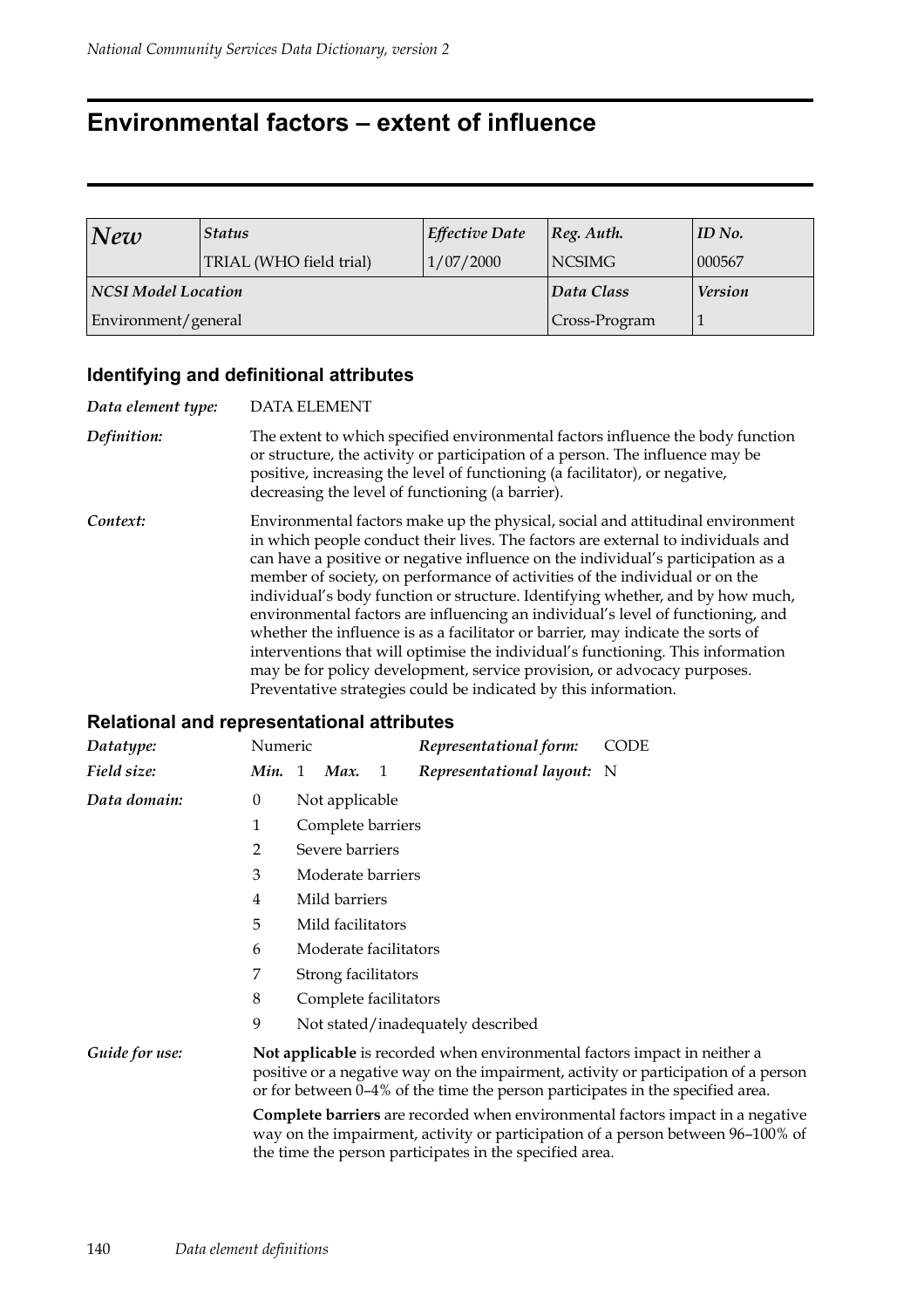# **Environmental factors – extent of influence** *(continued)*

| Guide for use<br>(continued): | Severe barriers are recorded when environmental factors impact in a negative<br>way on the impairment, activity or participation of a person between 50-95% of<br>the time the person participates in the specified area.                                                                                         |  |  |  |  |  |
|-------------------------------|-------------------------------------------------------------------------------------------------------------------------------------------------------------------------------------------------------------------------------------------------------------------------------------------------------------------|--|--|--|--|--|
|                               | Moderate barriers are recorded when environmental factors impact in a negative<br>way on the impairment, activity or participation of a person between 25-49% of<br>the time the person participates in the specified area.                                                                                       |  |  |  |  |  |
|                               | Mild barriers is recorded when environmental factors impact in a negative way<br>on the impairment, activity or participation of a person between 5-24% of the<br>time the person participates in the specified area.                                                                                             |  |  |  |  |  |
|                               | Mild facilitators is recorded when environmental factors impact in a positive<br>way on the impairment, activity or participation of a person between 5-24% of<br>the time the person participates in the specified area.                                                                                         |  |  |  |  |  |
|                               | Moderate facilitators are recorded when environmental factors impact in a<br>positive way on the impairment, activity or participation of a person between 25-<br>49% of the time the person participates in the specified area.                                                                                  |  |  |  |  |  |
|                               | <b>Strong facilitators</b> are recorded when environmental factors impact in a positive<br>way on the impairment, activity or participation of a person between 50-95% of<br>the time the person participates in the specified area.                                                                              |  |  |  |  |  |
|                               | Complete facilitators are recorded when environmental factors impact in a<br>positive way on the impairment, activity or participation of a person between 96–<br>100% of the time the person participates in the specified area.                                                                                 |  |  |  |  |  |
|                               | Not stated/inadequately described is recorded when there is insufficient<br>information to record the Environmental factors - extent of influence in classes 0-8.                                                                                                                                                 |  |  |  |  |  |
| Collection methods:           | This coding is used in conjunction with specified Environmental factors that are<br>in turn related to specified Activity areas or Participation areas. For example<br>'products and technology for communication are a moderate facilitator to<br>participation in exchange of information'.                     |  |  |  |  |  |
|                               | This element is recorded in conjunction with 'Environmental factors' to indicate<br>the extent to which specified environmental factors influence the body function<br>or structure, the activity or participation of a person.                                                                                   |  |  |  |  |  |
| Related data:                 | An explanation of the disability data elements and their interrelationship is<br>contained in the Information annex, 4.4 Disability. Is related to the data concept,<br>Disability v.1.                                                                                                                           |  |  |  |  |  |
|                               | Is used in conjunction with the data elements:                                                                                                                                                                                                                                                                    |  |  |  |  |  |
|                               | Environmental factors v.1,<br>Activity areas v.1, and<br>Participation areas v.1.                                                                                                                                                                                                                                 |  |  |  |  |  |
|                               | Is related to the data elements:                                                                                                                                                                                                                                                                                  |  |  |  |  |  |
|                               | Body structures v.1,<br>Body functions v.1,<br>Impairment extent v.1,<br>Activity – level of difficulty v.1,<br>Assistance with activity v.1,<br>Participation extent v.1,<br>Participation-satisfaction level v.1,<br>Disability grouping - Australian national v.1,<br>Disability grouping - International v.1. |  |  |  |  |  |